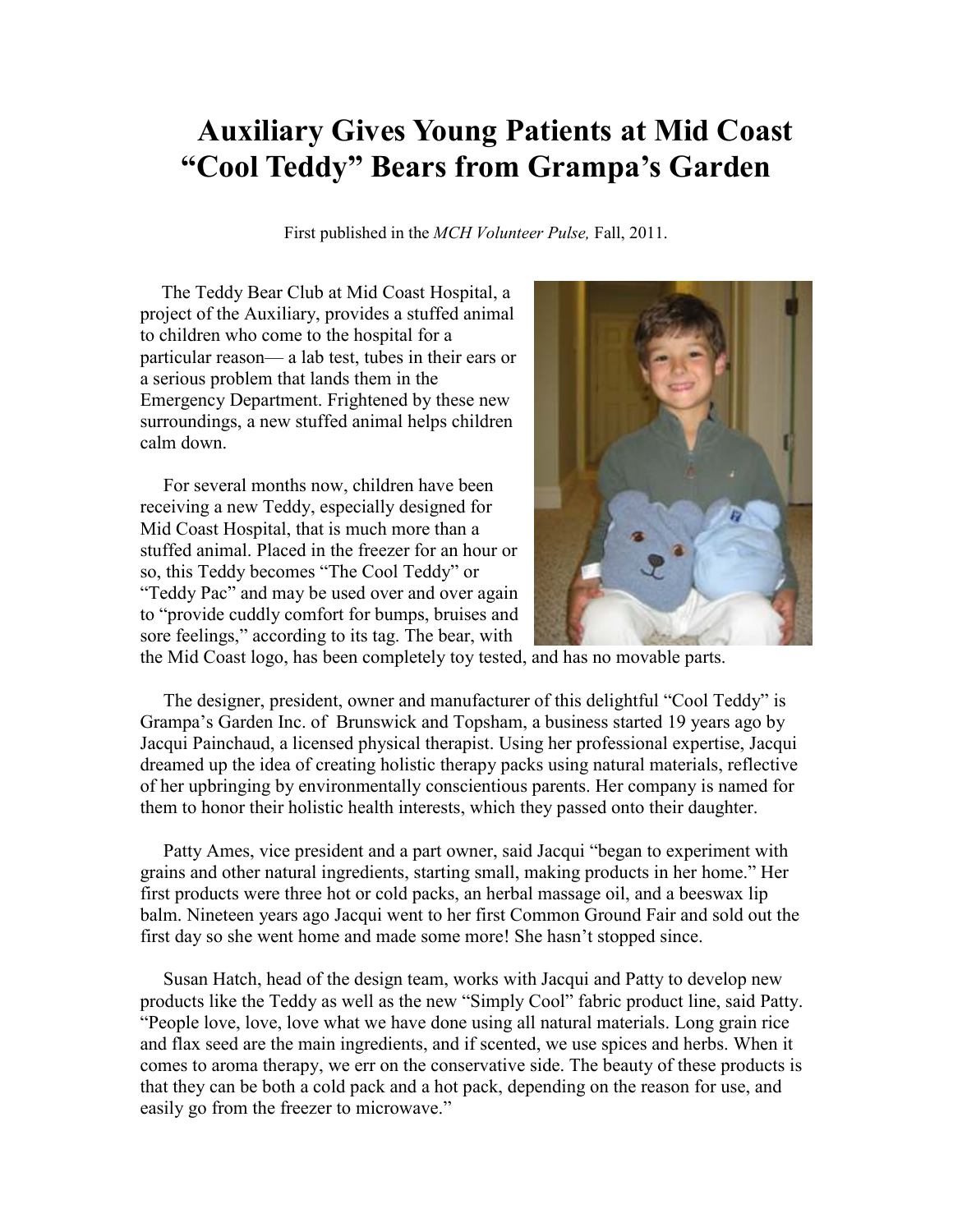Kara Aleixo Johnson, chair of the Mid Coast Auxiliary Teddy Bear Club, has used Grampa's Garden products "since I was expecting our kids. I bought the heat-able shawl to comfort the low back pain of pregnancy.

 "Since then, all four of our children have received Teddy's from Santa and/or for other special occasions—like having tonsils removed. They have been such a comfort to my own kids, I was certain other children would love them as well."

 Through a mutual friend Teresa Gillis, also on the Teddy bear committee, Kara was introduced to Patty, "after many meetings and negotiations on behalf of the hospital, we finally came up with a Grampa's Garden product—the "Cool Teddy"—that would be a comfort to the children who came to Mid Coast."

 Parents will like the idea that no foreign products are used in the Teddy. According to Patty, "We have control over what's inside the Teddy's, and all of our products, by producing them locally."

 A very interesting aspect of this business is the cottage industry that has sprung from its success, Patty said. "The people who make these products are men and women in the surrounding towns who sew in their homes, and adhere to a strict weekly schedule of picking up kits and returning with the finished product one week later." All stitchers work on high performance sewing machines. Mostly women, these stitchers could be grandmothers, single moms or moms wishing to work from home so children are not in daycare.

 "This is peak season right now," Patty said, so stitchers are very busy filling orders for such companies as LL Bean, Orvis, Vermont Country Store, Lois' Naturals in Scarborough, Morning Glory in Brunswick, Royal River in Yarmouth and Whole Foods in Portland, and (yes) the Gift Shop at Mid Coast Hospital.

 "The body shawl, 20 by 28 inches, is the #1 product for Grampa's Garden, and is one of the 10 top products for Orvis," Patty said.

 "Our international market is a huge part of our business right now," Patty explained, "we have a bricks and mortar store in Dubai, from which an agent handles the Middle East , as well as orders going to Columbia, Korea, Canada and Great Britain. Our largest growing market in the past five years is sensory integrated weighted products for children and the elderly."

 Grampa's Garden has a retail store on Park Drive, Topsham, next to Goodwill, Check out its website at www.grampasgarden.com.

 Kara said she is "pleased to offer the Grampa's Garden Teddy. These locally made products fit perfectly with the caring and healing environment to which Mid Coast Hospital is committed."